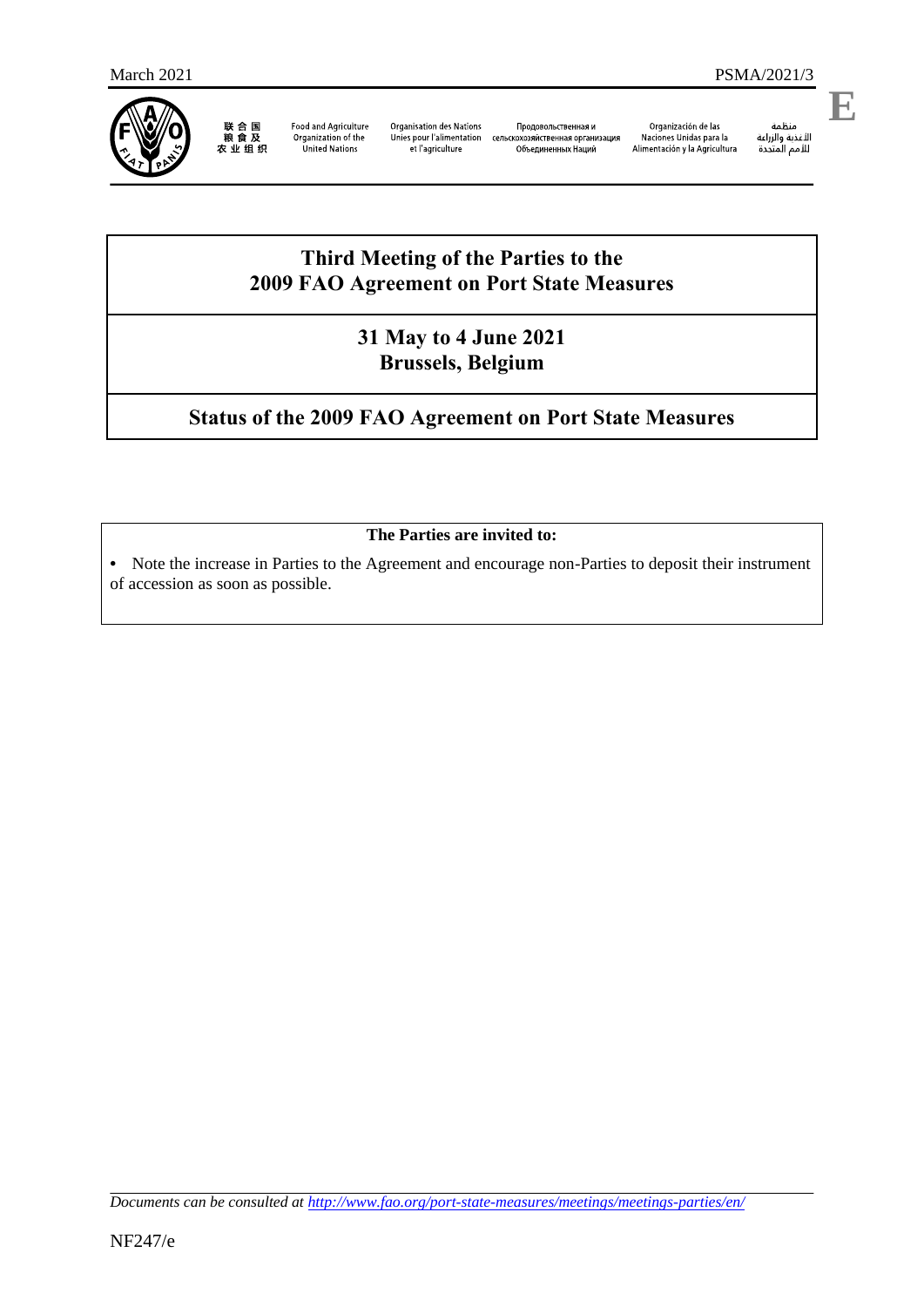#### **I. Introduction**

1. The 2009 FAO Agreement on Port State Measures to Prevent, Deter and Eliminate Illegal, Unreported and Unregulated Fishing (hereinafter referred to as "the Agreement") was approved by the FAO Conference on 22 November 2009 and open for signature from 22 November 2009 until 21 November 2010, by all States and regional economic integration organizations. In that period, 23 States and the European Union (EU) signed the Agreement. The Agreement entered into force on 5 June 2016.

2. In accordance with Article 26 and Article 27 of the Agreement, the Agreement is subject to ratification, acceptance or approval by the signatories and open for accession by any State or regional economic integration organization that did not sign. In accordance with Article 36 of the Agreement, instruments of ratification, acceptance, approval or accession are deposited with the Director-General of FAO as the Depositary.

#### **II. Status of the Agreement**

3. As of 8 March 2021, there were 69 Parties to the Agreement, including the European Union as one Party representing its 27 Member States<sup>1</sup>. Nine new Parties have deposited instruments of accession<sup>2</sup> to the Agreement since the Second Meeting of the Parties held in Santiago, Chile from 3 to 6 June 2019.

4. From a global perspective, the proportion of coastal States where the Agreement is in force is 56% and the proportion of total States where the Agreement is in force is 48% (see Annex 1). Coastal and landlocked States represent 81% and 19% of total States respectively.

5. From a regional perspective, the proportion of coastal States where the Agreement is in force is lowest in the Near East (29%) and Southwest Pacific (38%), medium in Latin America and the Caribbean (52%), Asia (58%) and Africa (58%), and highest in Europe (73%) and North America (100%); and the proportion of total States where the Agreement is in force is lowest in the Near East (24%), Southwest Pacific (38%), and Africa (39%), medium in Asia (46%) and Latin America and the Caribbean (48%), and highest in Europe (69%) and North America (100%) (see Annex 1).

5. Non-parties may wish to provide information at the present meeting on their intentions to adhere to the Agreement and on the status of their internal processes to do so, as appropriate.

1

<sup>&</sup>lt;sup>1</sup> The updated status of the Agreement, including the list of signatories and Parties thereto, is available at: [http://www.fao.org/treaties/results/details/en/c/TRE-000003/.](http://www.fao.org/treaties/results/details/en/c/TRE-000003/)

<sup>&</sup>lt;sup>2</sup> The term instrument of adherence is used to include instruments of acceptance, ratification, approval and accession.